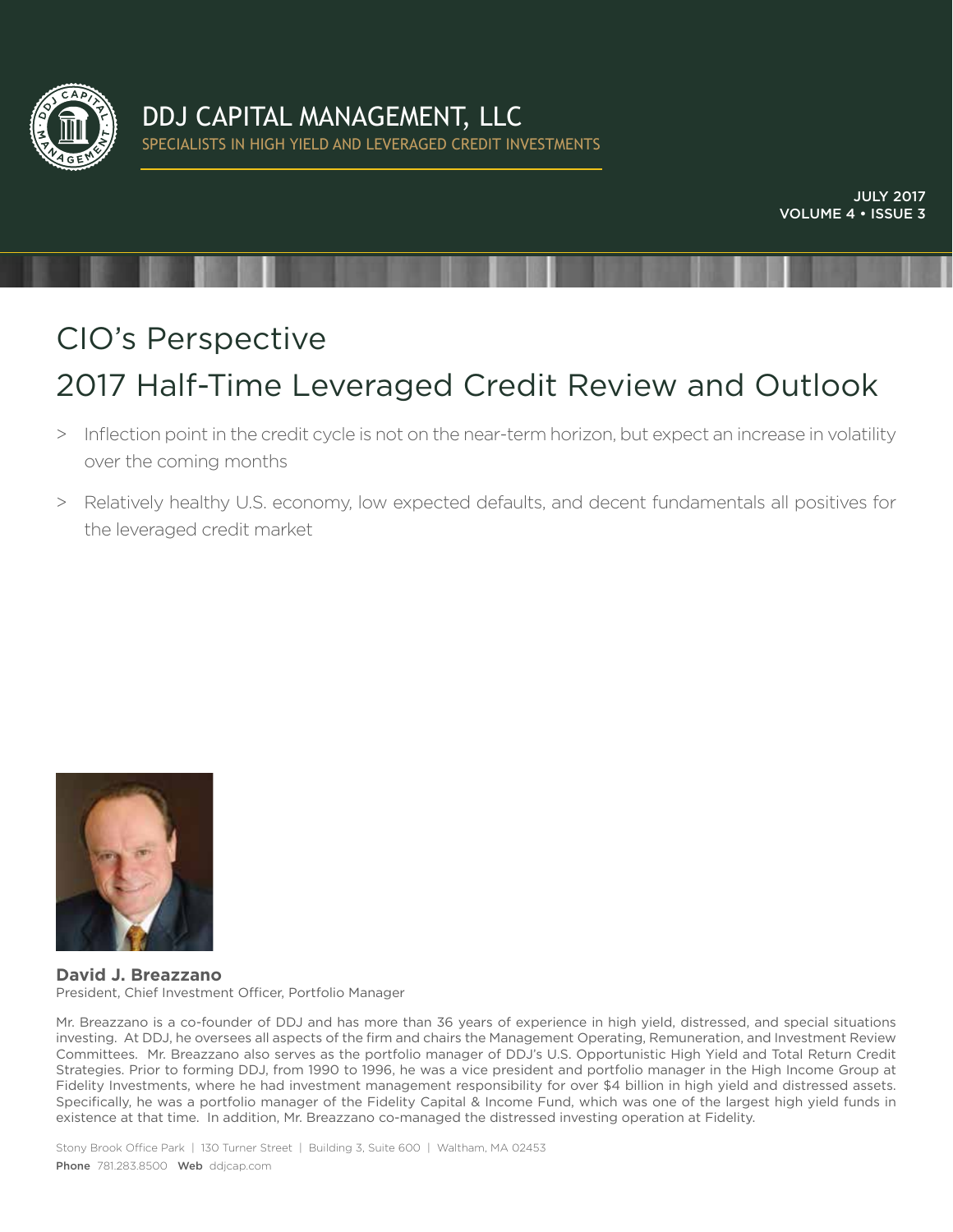## 1st Half 2017 Review

During the first half of 2017, seemingly unwavering economic optimism and sustained accommodative monetary policy by many developed market central banks outside of the U.S. led to strong performance in the high yield market. This economic optimism, largely attributed to expected pro-growth policies from the new U.S. presidential administration, has continued largely unabated despite no significant new policies actually being implemented. The impressive performance has occurred against a mixed backdrop, as the U.S. economy has improved since this time last year, albeit marginally, but renewed energy price volatility and increased geopolitical concerns continue to pose risks to the overall market. In addition, the U.S. Federal Reserve (the "Fed") has continued on its rate normalization path, increasing rates two times in the first half of 2017; however, U.S. Treasury yields have been volatile this year, and after reaching over two and half year highs in mid-March, 10-year U.S. Treasury yields began to fall and actually declined over the first half of the year. Furthermore, the rally in high yield has occurred despite the negative technicals of sizable high yield fund outflows of approximately \$9.5 billion and a robust supply of new issuance; though on a net basis new issuance is much lower, as repricing/refinancing continue to account for a majority of new issuance.

|                                | Dec 31, 2016 | 1H 2017   | 1H 2016   | 1H 2016    |
|--------------------------------|--------------|-----------|-----------|------------|
| <b>High Yield Bonds (HYBI)</b> |              |           |           |            |
| <b>Total Return YTD</b>        | 17.49%       | 4.91%     | 9.32%     | $-4.41%$   |
| Yield (YTW)                    | 6.17%        | 5.68%     | 7.36%     | $-1.68%$   |
| Spread (OAS)                   | 422 bps      | 377 bps   | 621 bps   | $-244$ bps |
| Price                          | 99.60        | 101.33    | 95.27     | 6.06       |
| Coupon                         | 6.51%        | 6.46%     | 6.60%     | $-0.14%$   |
| <b>Current Yield</b>           | 6.54%        | 6.38%     | 6.93%     | $-0.55%$   |
| Average Rating                 | <b>B1</b>    | <b>B1</b> | <b>B1</b> | Unch       |
| <b>Effective Duration</b>      | 4.25         | 4.04      | 4.41      | $-0.37$    |
| Default Rate (Par)             | 3.98%        | 2.02%     | 4.68%     | $-2.66%$   |
| <b>Leveraged Loans (LLI)</b>   |              |           |           |            |
| Total Return (YTD)             | 9.78%        | 1.85%     | 4.31%     | $-2.46%$   |
| Yield (3-Yr)                   | 6.23%        | 6.02%     | 6.52%     | $-0.50%$   |
| Spread (3-Yr)                  | 458 bps      | 430 bps   | 571 bps   | $-141$ bps |
| Price                          | 98.22        | 98.16     | 95.56     | 2.60       |
| Default Rate (Par)             | 1.49%        | 1.42%     | 2.18%     | $-0.76%$   |

**Exhibit 1:** Performance and Characteristics of High Yield Bonds and Leveraged Loans

Source: BofA Merrill Lynch, JP Morgan, Bloomberg. Default statistics for 2016 and 2017 include distressed exchanges "HYBI" information is from the BofA Merrill Lynch U.S. High Yield Bond Index, and "LLI" information is from the JP Morgan Leveraged Loan Index.

Past performance is no guarantee of future results

Change v.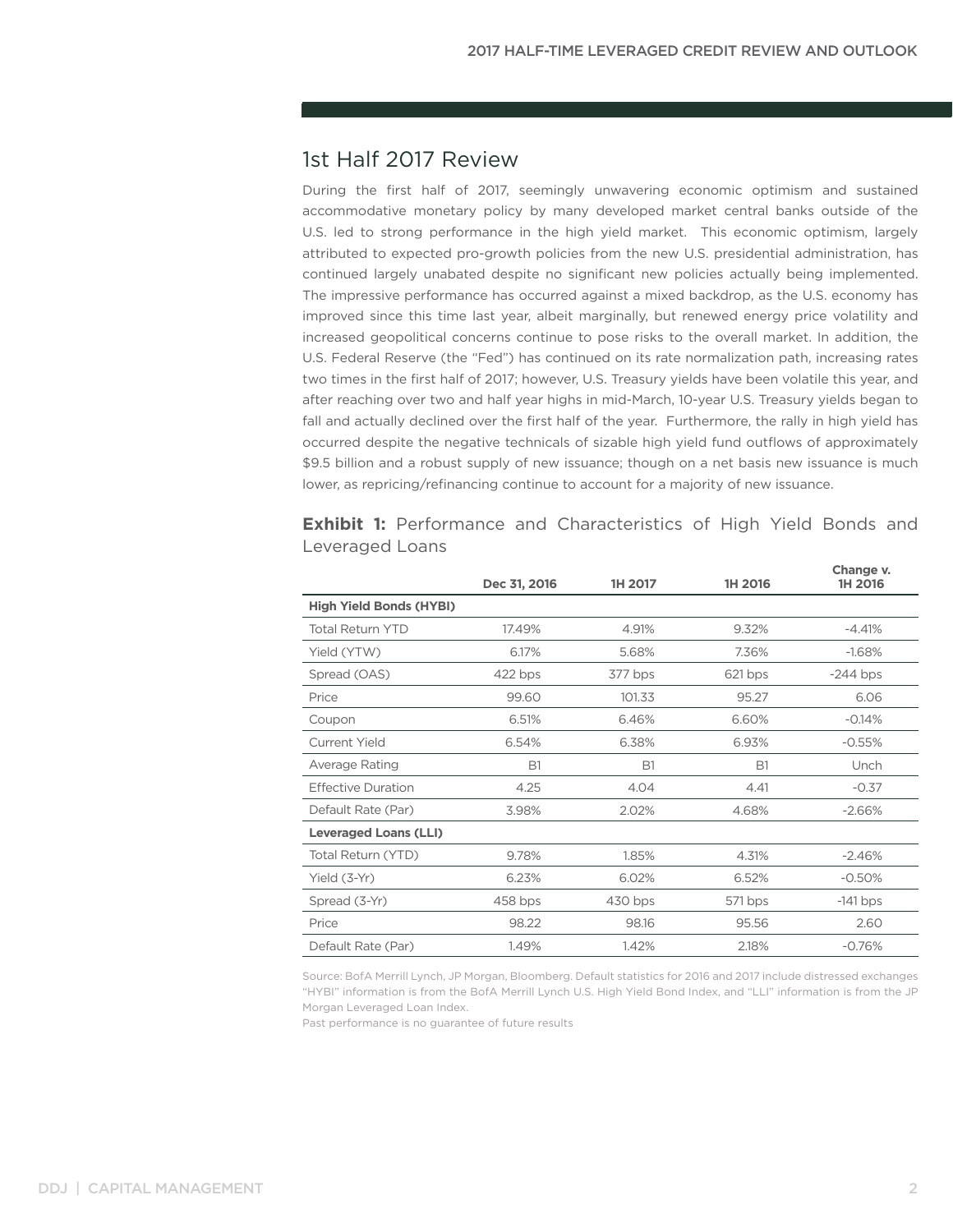…the distribution of returns amongst the various quality buckets was not nearly as wide as during calendar year 2016.

As one can see from Exhibit 1 above, high yield bonds (as measured by the BofA Merrill Lynch U.S. High Yield Bond Index ("HYBI")) produced gains of 4.91% in the first half of 2017 ("1H17") while spreads tightened by 45 basis points. The positive performance was fairly evenly distributed throughout the period, with each month except March (-0.21%) experiencing a positive return. Overall, high yield performance for 1H17 underperformed the first half of 2016, which was buoyed by improving commodity prices and easing macroeconomic fears.

Looking at performance by rating category reveals that, similar to calendar year 2016, triple C rated high yield bonds (6.96%) outperformed both double B rated (4.65%) and single B rated (4.48%) high yield bonds during 1H17. However, the distribution of returns amongst the various quality buckets was not nearly as wide as during calendar year 2016. From a sector perspective, all sectors generated positive returns during 1H17, with the Transportation (7.88%) and Healthcare sectors (7.80%) the top performers. The Transportation sector benefited from strong demand for shipping, lower fuel costs, and optimism that economic improvement would further increase demand. The Healthcare sector, which was the worst performing sector in 2016, outperformed as fears of a full repeal and replace of the Affordable Care Act ("ACA") dissipated. The two worst performing sectors over the period were Energy (0.94%) and Retail (1.39%). Oil price declines, particularly in June, led to underperformance in the Energy sector. Meanwhile, the difficulties in the Retail sector are widely known as traditional retailers continue to lose share to online competitors, a trend that I believe will continue for some time.



## **Exhibit 2:** HYBI Rating and Sector Performance: 1/1/2017 - 6/30/2017

Source: Bloomberg, BofA Merrill Lynch; The BofA Merrill Lynch U.S. High Yield Index ("HYBI"). Past performance is no guarantee of future results

Meanwhile, leveraged loans (as measured by the JP Morgan Leveraged Loan Index ("LLI")) generated positive returns of 1.84% during the first half of 2017, with spreads tightening by 28 basis points. Leveraged loan performance was subdued as minimal potential for price appreciation (with a majority of the index trading above par and the limited call protection typical of leveraged loans), combined with easing concerns over rising rates, resulted in underperformance relative to high yield bonds. As Exhibit 3 demonstrates, similar to high yield bonds, lower rated leveraged loans outperformed higher rated loans, and loans in the Healthcare sector (2.61%) were amongst the top performers while loans in the Retail sector (-1.36%) lagged during 1H17. However, unlike high yield bonds, the Energy sector (2.54%) was amongst the best performing sectors over the period, though the sector did underperform significantly in June.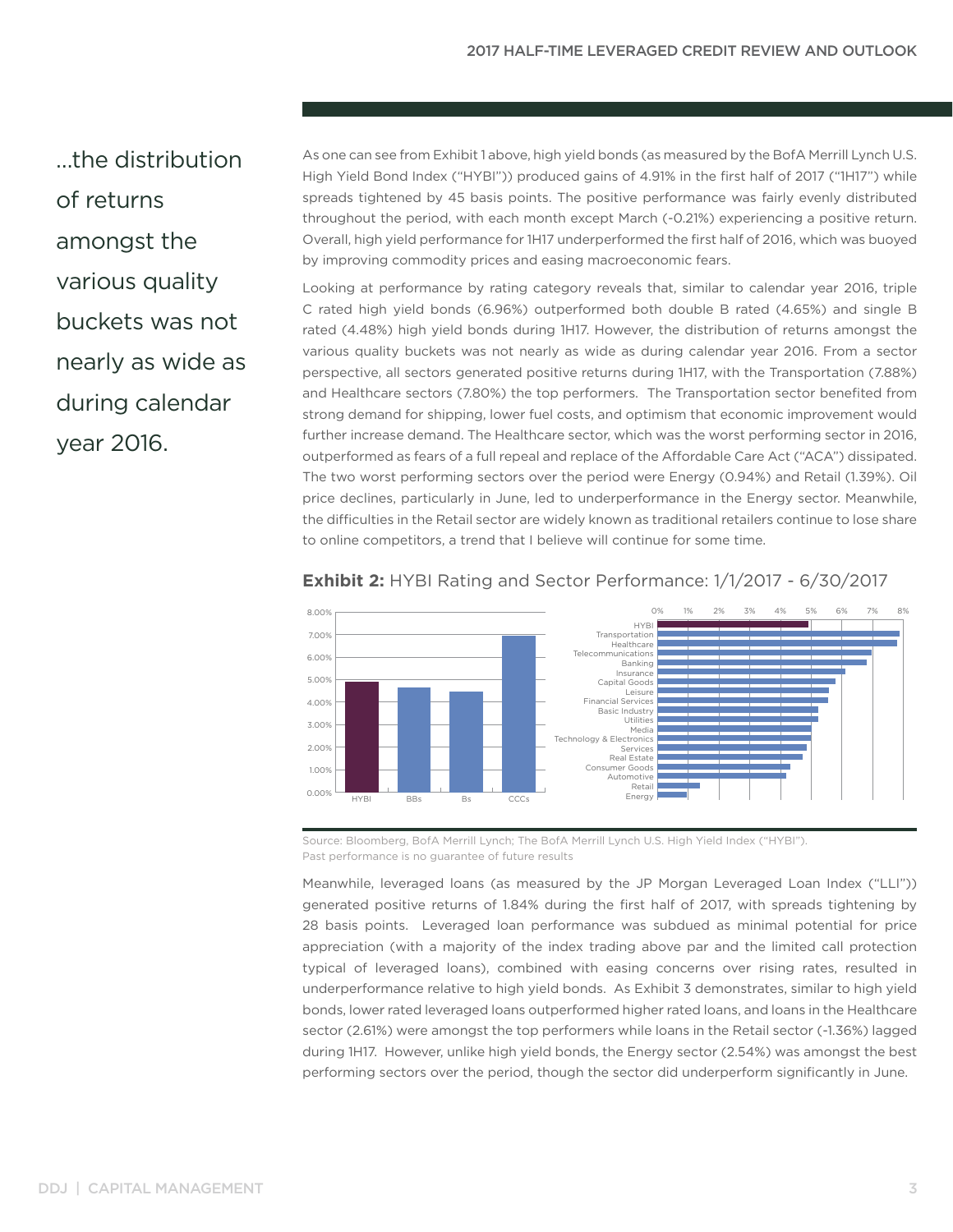Unlike their high yield peers, leveraged loan funds experienced significant inflows of approximately \$17 billion on a year-to-date basis, though the size of inflows decreased in the second quarter. Gross loan new issuance is on pace to set a record in 2017; however, approximately 75% of such issuance has been in connection with repricing/refinancing transactions. Finally, CLO new issue activity in the first half of 2017 is well above the same period in 2016, which, combined with retail inflows, provided a positive technical tailwind for leveraged loan performance during 1H17.



## **Exhibit 3:** LLI Rating and Sector Performance: 1/1/2017 - 6/30/2017

Source: JP Morgan; The JP Morgan Leveraged Loan Index ("LLI") Past performance is no guarantee of future results

## 2nd Half 2017 Outlook

We entered 2017, after a period in which favorable technicals were the dominant driver of strong returns in 2016, believing that issuer fundamentals would be a more important factor driving returns in the leveraged credit market. However, this outcome has not occurred thus far in 2017, at least not to the extent that I expected, as a positive economic outlook led to strong, broad performance in the overall high yield market during the first half of 2017. Looking ahead to the second half of 2017 and beyond, I still believe that issuer-specific fundamentals will ultimately drive performance in the high yield market, with increased volatility expected as the market begins to focus more on the credit profile of individual issuers. While the overall U.S. economy is in better shape now than it was at this time last year, the level of optimism about economic prospects in the U.S., largely as a result of expected pro-growth policies from the new presidential administration, can only last so long without seeing signs of concrete progress. If such policies are delayed and/or disappoint, there is the potential for a correction in the leveraged credit market as future expectations are reset. Furthermore, any meaningful increase in already elevated geopolitical tensions globally could also result in increased market volatility. As such, I cannot rule out a short-term market correction and/or an increase in volatility over the coming months, though if such a situation was to unfold, we at DDJ would view it as a potential opportunity to purchase solid but undervalued credits at attractive prices.

When assessing the overall health of the leveraged credit market over a longer-term horizon and where we are in the credit cycle, I typically look at a handful of factors that help form my view. Over my 35+ years of experience investing in the leveraged credit market, I have found these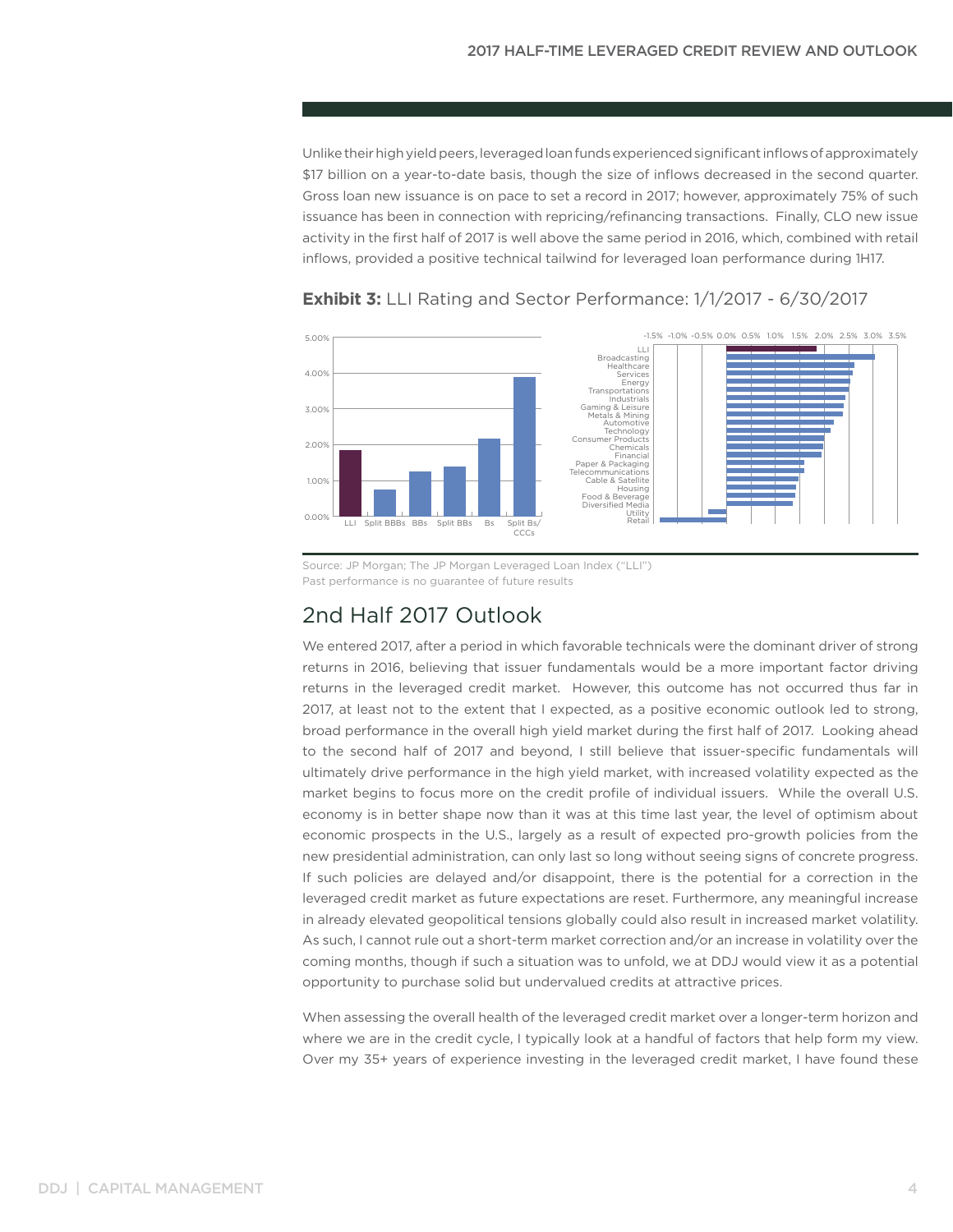The current credit cycle has been long by historical standards, largely due to the anemic economic recovery… factors to have some predictive power with respect to the general timing of a future change in the direction of the credit cycle – which I refer to as the "inflection point" in the cycle. I have not, however, found these factors to have much power accurately forecasting with any precision when such inflection point will be reached. In addition, each credit cycle is somewhat unique and bears certain distinctive risks, or "wild cards", that I watch to gauge the extent to which these risks are materializing or not. The current credit cycle is no different.

In this CIO perspective, I thought it would be informative to explain what indicators I watch broadly across all credit cycles, as well as touch on which risks I believe are specific to the current environment. The broad indicators I watch across all credit cycles are: 1) trends in the current market, particularly regarding new issuance, 2) valuations, with a focus on spread levels, and 3) fundamentals, both of issuers in the leveraged credit market but also of the broader economy. A few of the potential risks that I believe are unique to this credit cycle include the level of uncertainty in the Healthcare sector – primarily regarding the Affordable Care Act; risks in the Energy sector – more specifically, oil prices; and secular changes in the Retail sector. When incorporating all of these factors, my overall takeaway is that the likelihood that the current credit cycle is approaching an inflection point has increased at the margin, but more criteria need to be met before I can conclude that an inflection point is looming on the horizon. The current credit cycle has been long by historical standards, largely due to the anemic economic recovery; as a consequence, lenders have remained relatively conservative, which has likely reduced the amount of capital available to riskier issuers. Furthermore, in my view, the current cycle has been extended a few times by macro events that instilled credit discipline back in the market (e.g., the Fed's 2013 "taper tantrum", the oil price downturn in 2015, and the 2016 Brexit vote).<sup>1</sup> It is certainly conceivable that another macro-level event reinstates credit discipline, potentially extending the credit cycle yet again.

I would note, however, that at DDJ, we adhere to a bottom-up, fundamental investment process that focuses on building portfolios on a security-by-security basis. We do not try to "time" the market. Put simply, we task our analysts with understanding the fundamental health of the companies in which we invest, with an emphasis on downside protection and the ability of the issuer to pay back principal at maturity, regardless of where we are in the credit cycle. We maintain a long-term investment horizon, and are primarily concerned with avoiding capital losses. This perspective enables us to look through any short-term market price volatility, provided that we are confident in the fundamental health of the underlying issuer. Given our focus on individual issuers/issues, we have historically found attractive investment opportunities throughout the course of a credit cycle.

### *Current market observations:*

What I see on a daily basis offers me valuable insight into real-time aspects of the market, such as risk appetite. The indicators I typically focus on in the current market revolve around new issuance, in particular the trends in lending standards and the use of proceeds. In general, when I see a pattern of increased new issuance from the lower tier of the market (e.g. CCCrated issues), that is a sign that lending standards may be easing, thereby opening up the capital markets to more risky issuers who may not be able to obtain capital under "normal" market conditions. This development sets the table for a challenging environment when lending

Taper tantrum is the term used to refer to the 2013 surge in U.S. Treasury yields, which resulted from the Federal Reserve's use of tapering to gradually reduce the amount of money it was feeding into the economy.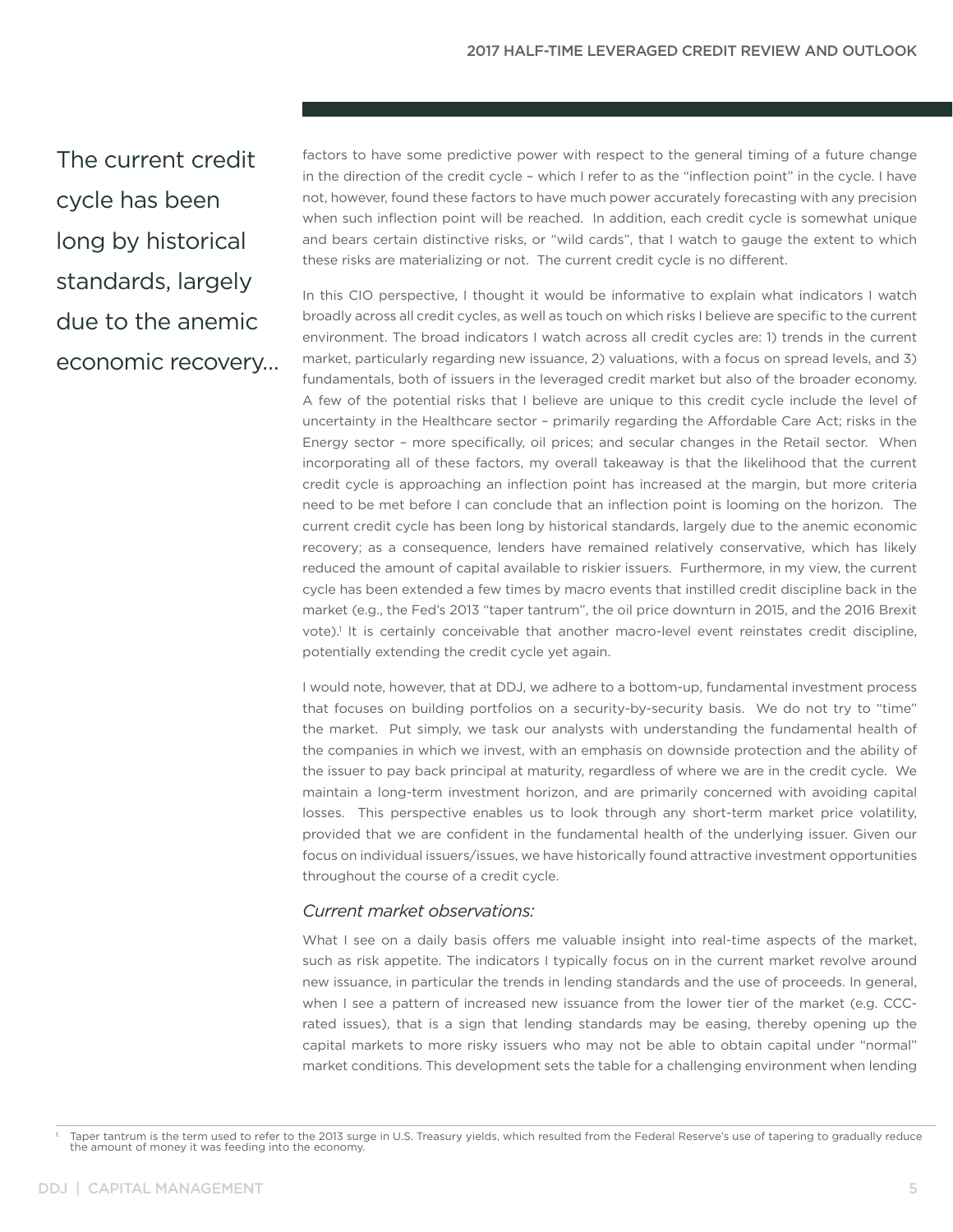CCC-rated new issuance has remained stable as a percentage of total new issuance...

standards eventually tighten, thereby preventing many lower-rated issuers from refinancing their existing debt at maturity and leading to defaults. One such indicator of lending standards that I review closely is the quarterly U.S. Federal Reserve's Senior Loan Officer Opinion Survey on Bank Lending Practices, which surveys multiple large domestic banks and summarizes trends in lending standards for a number of loan categories. Additionally, I focus on the use of proceeds associated with new issuance, looking for signs of a meaningful uptick in transactions that increase the level of leverage in the market. Examples of such transactions include issuing debt to fund an acquisition, a large increase in capital expenditures, or a special dividend to shareholders. Alternatively, debt issued to "roll" or refinance existing debt are viewed as nonleveraging transactions, as they generally do not add leverage (debt) to the overall system while at the same time extending the maturity profile of the issuers. Each of these factors individually or in some combination can foreshadow an increase in defaults on the horizon. For example, if lower quality issuers represent a disproportionate percent of the new issue market, defaults are likely to rise if economic performance deteriorates, as these issuers typically have less capacity to withstand an economic slowdown.

Currently, however, I am not seeing worrying signs across these categories. For example, CCC-rated new issuance has remained stable as a percentage of total new issuance and use of proceeds is not outside of historical norms. I am, however, seeing the beginning stages of an erosion of credit discipline in the market. For example, market participants, who appear to be less sensitive to credit risk than current market conditions would seemingly warrant, are exhibiting signs of complacency with respect to their willingness to invest in high yield instruments, resulting in such risk not being appropriately priced in some situations. This complacency is particularly evident in the new issue market, where some issuers with questionable credit profiles are having no trouble accessing capital while new issues are being valued using overly optimistic assumptions of issuer fundamentals. In addition, new issues with relatively weak covenants are being met with robust demand. While the level of complacency is not widespread enough to be evident in the broader indicators of the new issuance market, these examples are nonetheless troublesome, as they exhibit signs of irrational investor behavior, and my concern would increase if these trends continue and begin to be reflected in broader market data.

### *Valuations – with an emphasis on spreads:*

In the past, I have described why, in general, high yield bonds historically have absorbed interest rate increases through spread compression. This is because interest rates typically rise in connection with improved economic conditions, which usually results in improved financial performance for high yield issuers, leading to better credit profiles that can support tighter credit spreads. However, high yield spreads do not currently have much "cushion" to absorb a meaningful increase in interest rates. The chart below depicts how high yield spreads and 10-year U.S. Treasury yields have behaved since the U.S. presidential election. As can be seen, high yield spreads have generally continued to tighten since the election, despite 10-year U.S. Treasury yields peaking late in the first quarter before declining for most of the second quarter. If high yield spreads continue tightening in the face of declining Treasury yields, it will be more difficult for high yield spreads to absorb any future increases in interest rates, increasing the chance that rising interest rates could adversely impact the performance of the high yield market.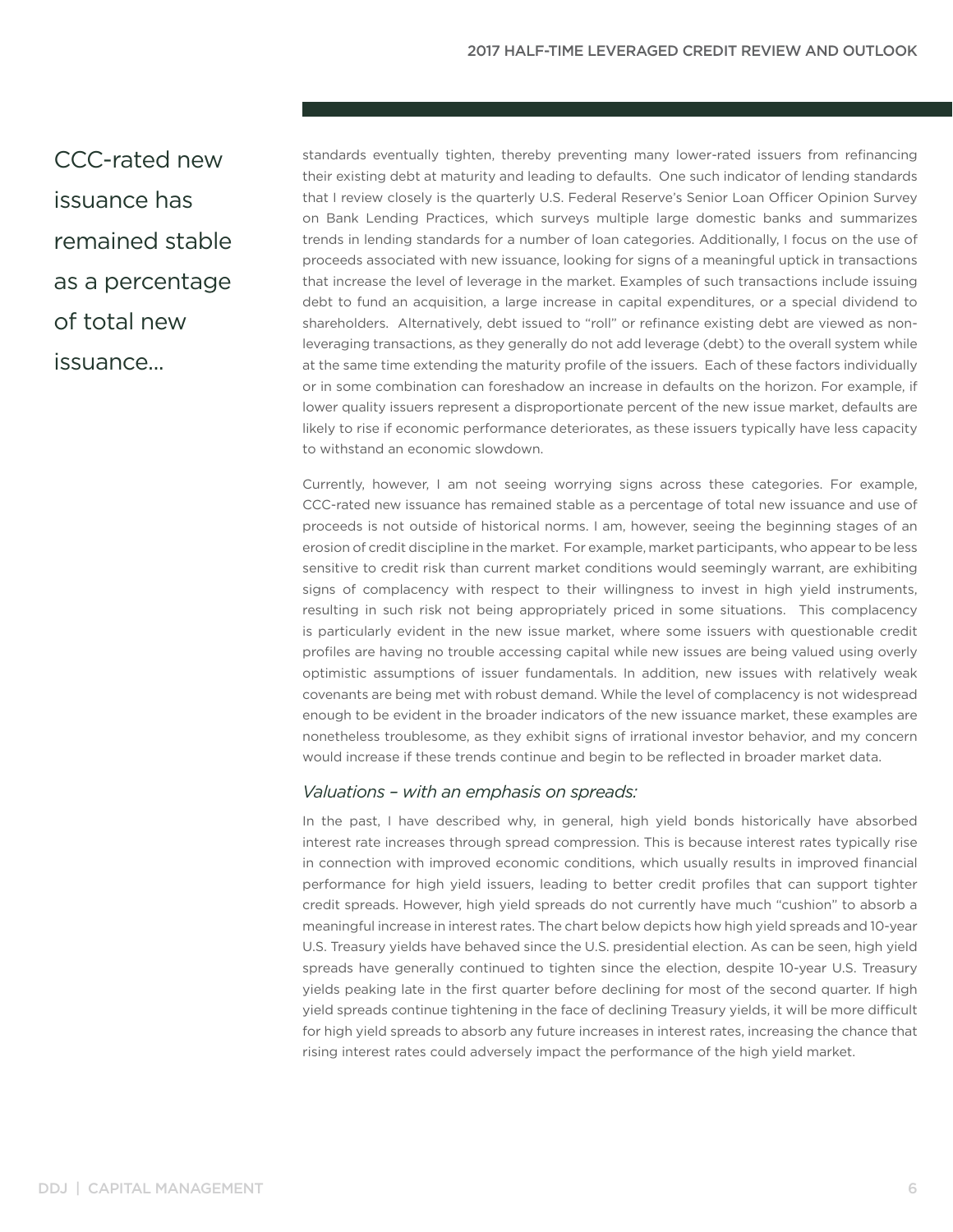**Exhibit 4:** High Yield Option Adjusted Spread ("OAS") and U.S. Treasury yields diverge from "normal" relationship post-election



Source: Bloomberg

In addition, the decreased cushion is also evident when examining high yield spreads on an absolute basis over the longer-term, as in the chart below, with spreads currently hovering around the 20th percentile (lower percentile = lower spreads). There have only been two periods over the last 20-years in which spreads have remained at or below the 20th percentile for an extended period of time: in the run up to the dot-com bubble and just prior to the 2007-08 global financial crisis. I do not currently see excessive risk taking across the global economy close to the levels seen prior to such global financial crisis, which should serve to reduce the severity of the market correction following the inflection point when it eventually occurs.



**Exhibit 5:** Historical Percentile Rankings of High Yield Spreads

The above chart is based on the daily spread levels of the BofA ML U.S. High Yield Index over the period 12/31/1996 to 6/30/2017 – the dates for which historical spread data was available. Source: Bloomberg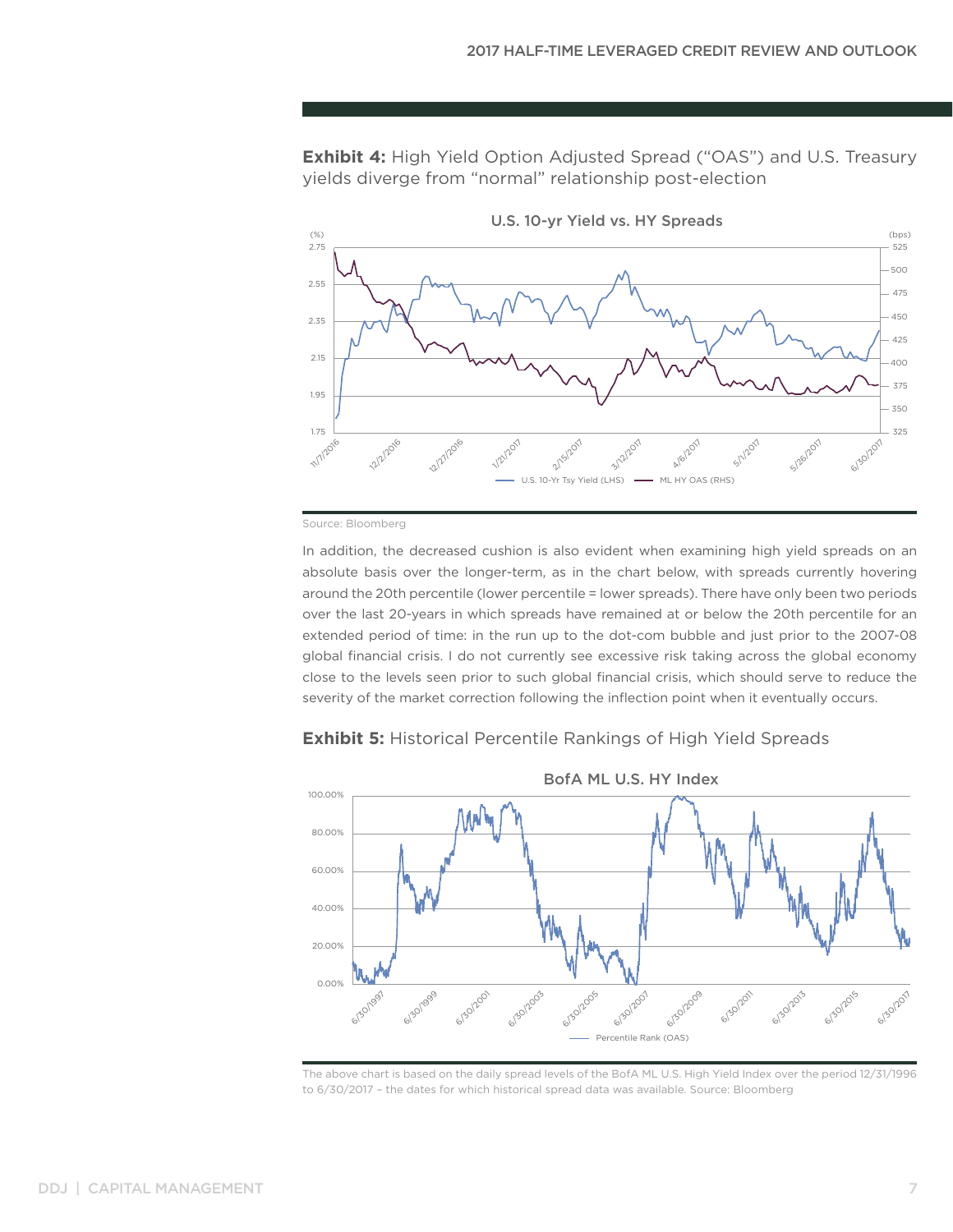The broader U.S. economy appears to be relatively healthy, as reflected by recent Fed rate increases…

Current spread levels give me pause, primarily due to the lack of a sufficient cushion to withstand or dampen the impact from an external shock, rising interest rates, or the economy underperforming the optimistic forecasts currently priced in the market. It is important to note that inflection points in the high yield market are typically caused by events outside of high yield (e.g., the role U.S. residential housing mortgages and securities tied those mortgages (e.g., Collateralized Debt Obligations), many of which were investment grade rated, played in the global financial crisis). It is after these external events cause broader economic deterioration that one typically observes an increase in defaults in the high yield market, typically led by issuers with questionable credit profiles that had easy access to capital described above.

However, when looking at spreads on an expected default-adjusted basis (i.e., the spread that one should expect to earn after incorporating forecasted default losses), such spreads are currently very close to the same levels as at this time last year, as reflected in the chart below. We know that the performance in the high yield market has been strong over the past year, so a case can certainly be made that spreads are not currently too tight, particularly on a risk-adjusted basis. However, the expected excess spread is currently less than the long-term average by a fairly significant amount, supporting the argument that current spread levels lack a sufficient cushion – on both an absolute and risk-adjusted basis – to absorb a significant negative event. Importantly, valuations must always be analyzed in the context of fundamentals, which we at DDJ continuously do on an individual issuer basis, as I believe issuer fundamentals, which we will discuss next, ultimately drive performance in the high yield market over the long-term.

**Exhibit 6:** Excess Spread given expected High Yield ("HY") defaults and historical recoveries

|                              | Average   | <b>June 30 2017</b> | June 30 2016 |
|------------------------------|-----------|---------------------|--------------|
| HYBI OAS*                    | 575 bps   | 377 bps             | 621 bps      |
| HY Default Rate**            | 3.0%      | 2%                  | 6%           |
| HY Recovery Rate**           | 41%       | 41%                 | 41%          |
| <b>Expected Default Loss</b> | $176$ bps | $118$ bps           | 354 bps      |
| <b>Excess Spread</b>         | 399 bps   | $259$ bps           | 267 bps      |

Source: BofA Merrill Lynch, JP Morgan, Bloomberg

Past performance is no guarantee of future results

\*Average option adjusted spread (OAS) calculated based on month-end OAS from 1/31/1997 – 6/30/2017. All other OAS figures are as of the date provided

\*\*Average default rate and recovery rate during the past 25 years according to JP Morgan Data. Other default rates reflect JP Morgan's forecasted default rate (including distressed exchanges) for respective calendar year as of the date provided

#### *Fundamentals – broad economy and leveraged credit specific*

When looking at fundamentals, I focus on both the broader economy as well as fundamentals in the leveraged credit market. The broader U.S. economy appears to be relatively healthy, as reflected by recent Fed rate increases, a declining unemployment rate, and strong consumer confidence. However, there are signs certain segments of the economy are plateauing – auto sales for example. In addition, the traditional Retail sector is in secular decline. Fortunately, the market recognizes these issues and has reacted accordingly. While there will likely be an increase in defaults in the (relatively small) Retail sector, I expect such default activity to be confined to the Retail sector and not have a meaningful impact on the overall leveraged credit market.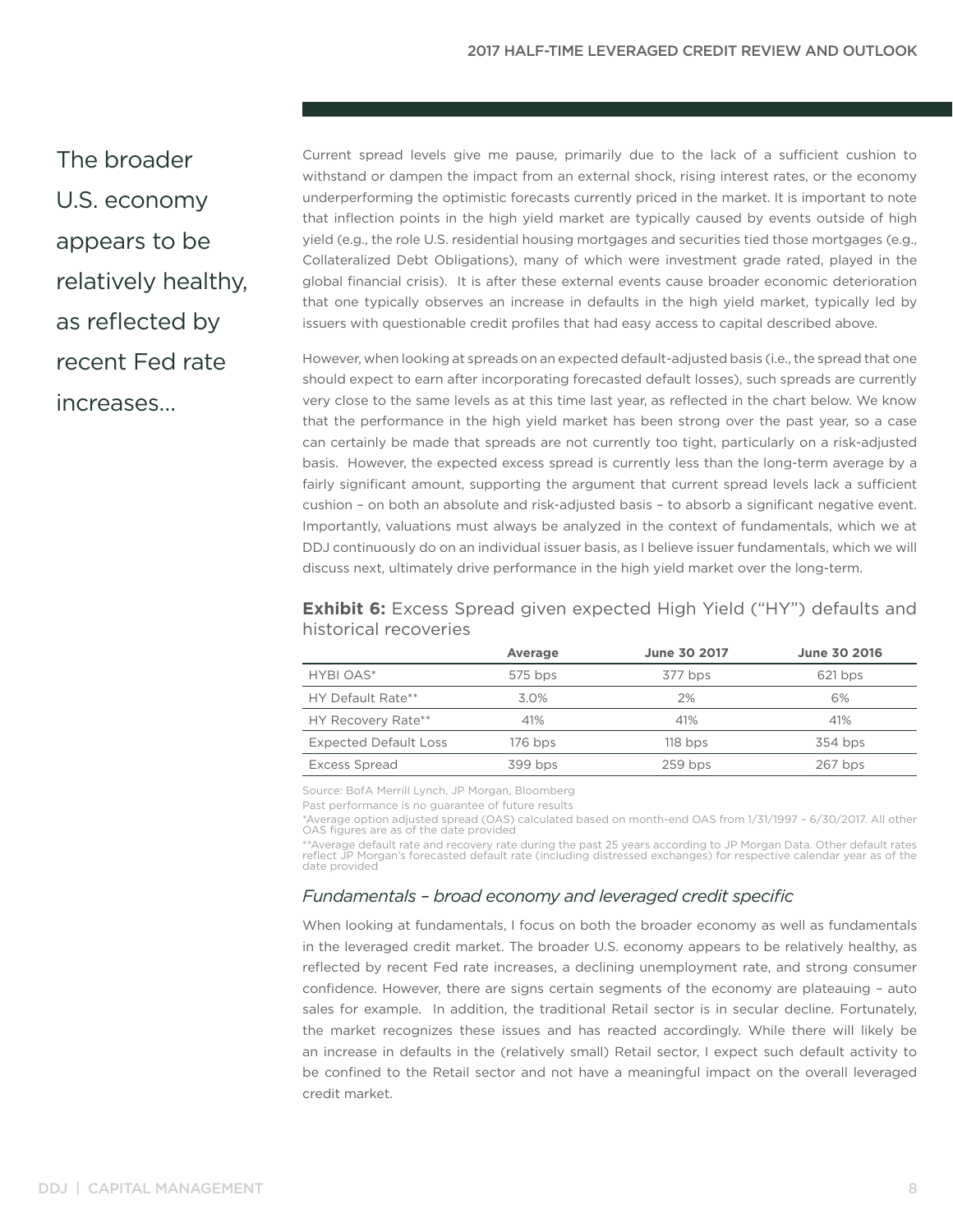Broadly speaking, I would characterize the current fundamental state of the overall leveraged credit market as neutral, and there has been no significant deterioration in fundamentals thus far this year. When considering trends in issuer fundamentals, examples of metrics that I look at include leverage and interest coverage. Leverage, which declined slightly in the first quarter, remains near peak levels. Interest coverage also improved in the first quarter, after trending downwards from peak levels over the past two years, and is currently closer to the long-term median. The fundamental profile of the leveraged credit market could support an argument that spreads should be higher. However, when one incorporates the low expected default rate together with the absence of any significant pick-up in aggregate debt maturities over the next few years, the case for higher spreads is not as strong. Accordingly, I believe that based on fundamentals of the leveraged credit market and expectations for continued improvement in the U.S. economy, there is potential for further, albeit likely modest, narrowing of high yield spreads.



#### **Exhibit 7:** Fundamentals – High Yield Leverage and Interest Coverage

Source: Morgan Stanley, Bloomberg, Capital IQ, Citigroup Index LLC Quarterly data provided from 3/31/1997 - 3/31/2017

Gross Leverage is equal to total debt/EBITDA; Net leverage is equal to total debt minus cash/EBITDA

Interest coverage is equal to EBITDA/total interest expense

EBITDA is an acronym for earnings before interest, tax, depreciation and amortization

Past performance is no guarantee of future results

# Sectors in Focus: Healthcare and Energy

As mentioned earlier, there are a few sector-specific potential red flags unique to this cycle – namely, within the Healthcare and Energy sectors. Healthcare, which lagged the market in 2016, has been one of the best performing sectors year-to-date, largely due to reduced fears of a full repeal and replacement of the ACA. In my view, there is still an abundance of uncertainty surrounding the eventual outcome of healthcare reform, if there is any meaningful reform passed at all. Higher levels of uncertainty translate into higher levels of risk, and with the Healthcare sector spread on par with the overall high yield market spread, I do not believe that the risk of a negative outcome is adequately incorporated into the valuations of many issuers in the sector. In the Energy sector, I see risks related to the price of oil, such as OPEC abandoning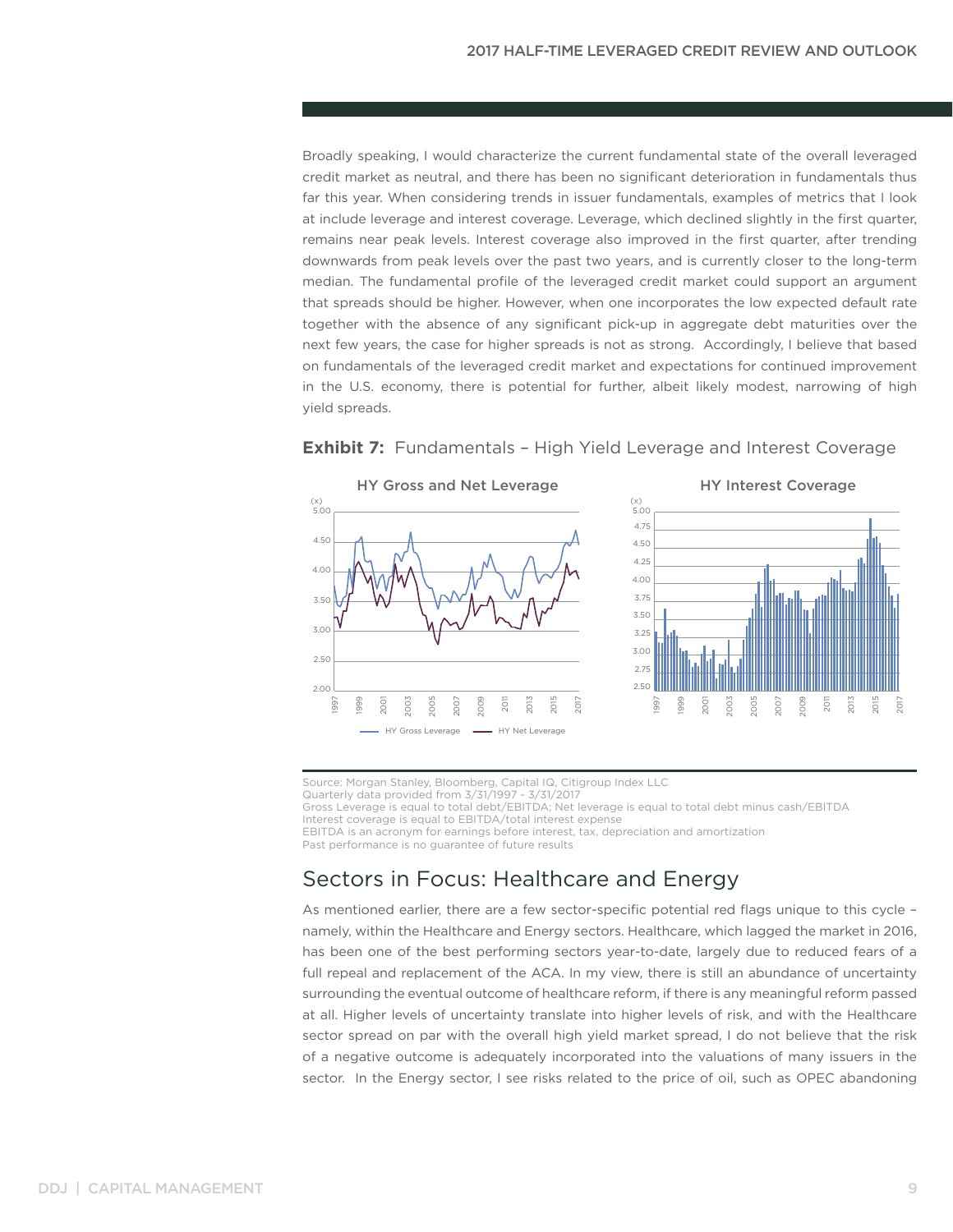...the Energy sector has seen a sell-off, primarily in mid-June as oil prices briefly declined into bear market territory...

its production cut agreement or a slower than anticipated pick-up in U.S. growth. While the Energy sector has seen a sell-off, primarily in mid-June as oil prices briefly declined into bear market territory, time will tell if the correction is sufficient enough to more appropriately price the risks that I view in the sector (for example, when West Texas Intermediate ("WTI") crude oil was at/below \$45/barrel earlier in the oil price downturn, Energy issues offered considerably higher yields than they do currently). More importantly, these two sectors together represent approximately 24% of the BofA Merrill Lynch U.S. HY index. In reality, this number is likely even higher when considering how interwoven the Healthcare sector, and in particular the breadth of the ACA, is with the remainder of the economy. Any negative events impacting one or both of these two sectors could spill over to the broader economy. Inflection points historically have occurred when multiple sectors have experienced challenges at the same time, resulting in defaults increasing across the board. We will be closely watching these two sectors for signs that risks are materializing, which could increase the chances of the leveraged credit market reaching an inflection point sooner than I believe is currently likely.

However, it is important not to paint sectors with a broad brush. DDJ's research process, which analyzes investment opportunities on a security-by-security basis with a keen focus on downside protection, has identified what we believe to be attractive investment opportunities within both the Energy and Healthcare sectors notwithstanding the challenges and uncertainties that these sectors presently face. In an effort to ward against unexpected adverse circumstances, we remain vigilant in our credit research and investment process, which includes continuously monitoring existing investments.

While these red flags exist, there are also positives present in the global economy. I believe that the broader global economic outlook is better today than it was a year ago, particularly in the U.S., China and most of Europe. In addition, the equity market, especially in the U.S., has been strong, which has contributed to a rise in consumer confidence and improved corporate valuations. Furthermore, if Washington does make some progress on the legislative front, such as passing comprehensive tax reform, there is the potential for a meaningful pick-up in economic growth.

## Summary

The first half of 2017, in some ways, felt like a continuation of 2016. Performance in the high yield market remained strong, supported by an optimistic view of the prospects for the U.S. economy. Issuer specific fundamentals still do not appear to be a major factor driving high yield returns, but I believe that it is only a matter of time until fundamentals move to the forefront.

In my view, the likelihood that the current credit cycle is approaching an inflection point has increased at the margin. This view is driven by early signs of an erosion of credit discipline in the market as well as valuations that provide little cushion to absorb a significant negative event, should one occur. In addition, there are certain sectors, namely Healthcare and Energy, which need to be monitored closely, due to high levels of uncertainty. However, other signals that tend to preclude an inflection point are not currently present in the market; for example, use of proceeds and lending standards are not alarming, and issuer fundamentals are decent, absent a significant economic downturn, which I view as unlikely as the U.S. economy appears to be relatively healthy. Accordingly, while we are likely getting closer to an eventual inflection point, it seems premature to conclude that such an event looms on the immediate horizon.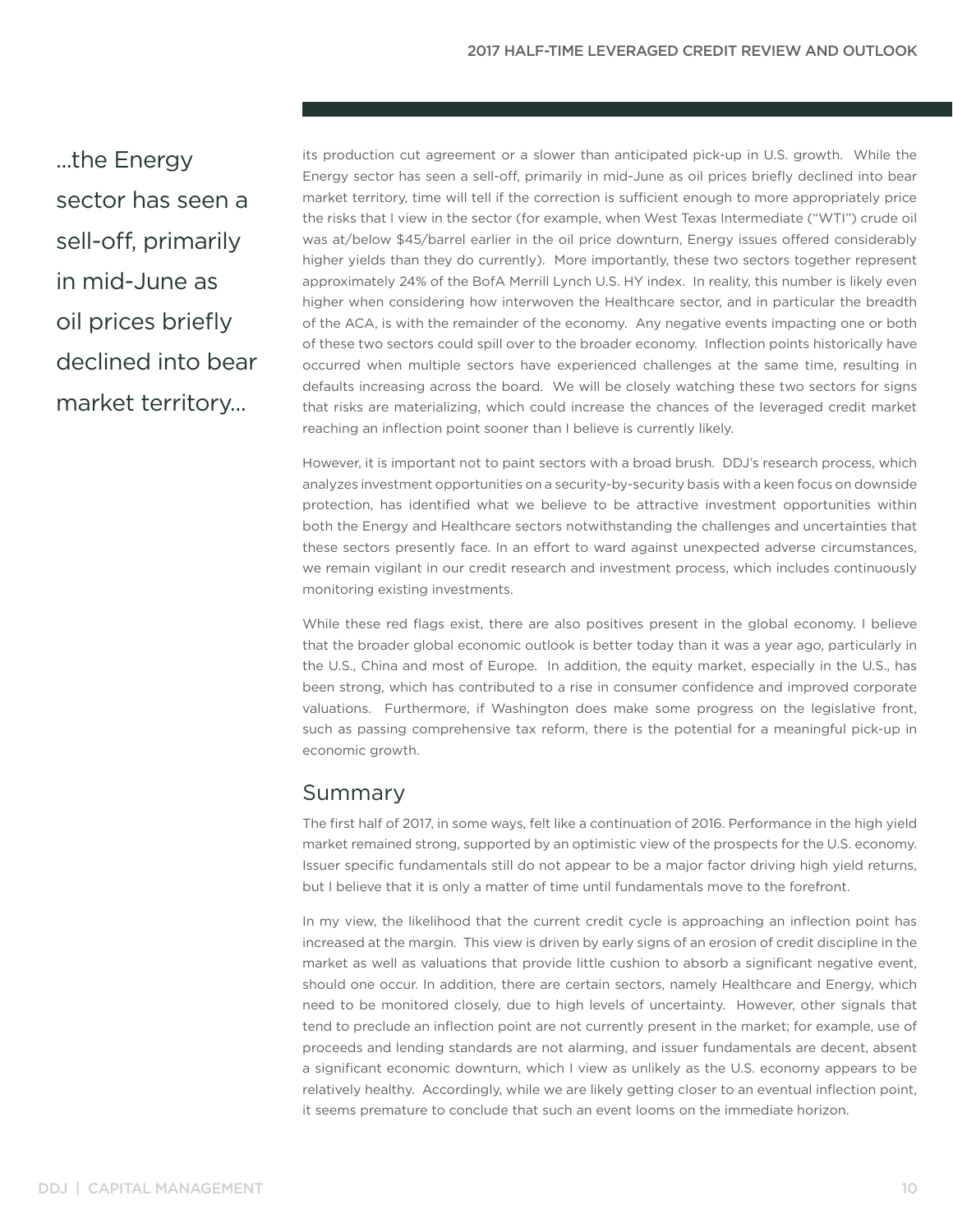Nonetheless, I believe that trying to time the high yield market by accurately forecasting the exact timing of when such an inflection point will occur is a very difficult, and in all likelihood, fruitless exercise. Based on my experience, issuer fundamentals ultimately drive performance in the leveraged credit market over the long-term. At DDJ, we will continue to conduct exhaustive, bottom-up fundamental research to identify attractive investment opportunities for our clients throughout the credit cycle irrespective of when an inflection point eventually arrives.

# Organizational Update

| <b>Six Months Ending</b>                                  | June 30, 2017                               |
|-----------------------------------------------------------|---------------------------------------------|
| Total Assets Under Management (MM)                        | \$7.617                                     |
| Total Number of Accounts                                  | 41                                          |
| <b>Personnel Updates:</b><br>Material Changes (Positions) | None                                        |
| Material Departures (Positions)                           | Akbar Causer<br>(Senior Research Analyst)   |
| Material Additions (Positions)                            | Eric Hoff. CFA<br>(Senior Research Analyst) |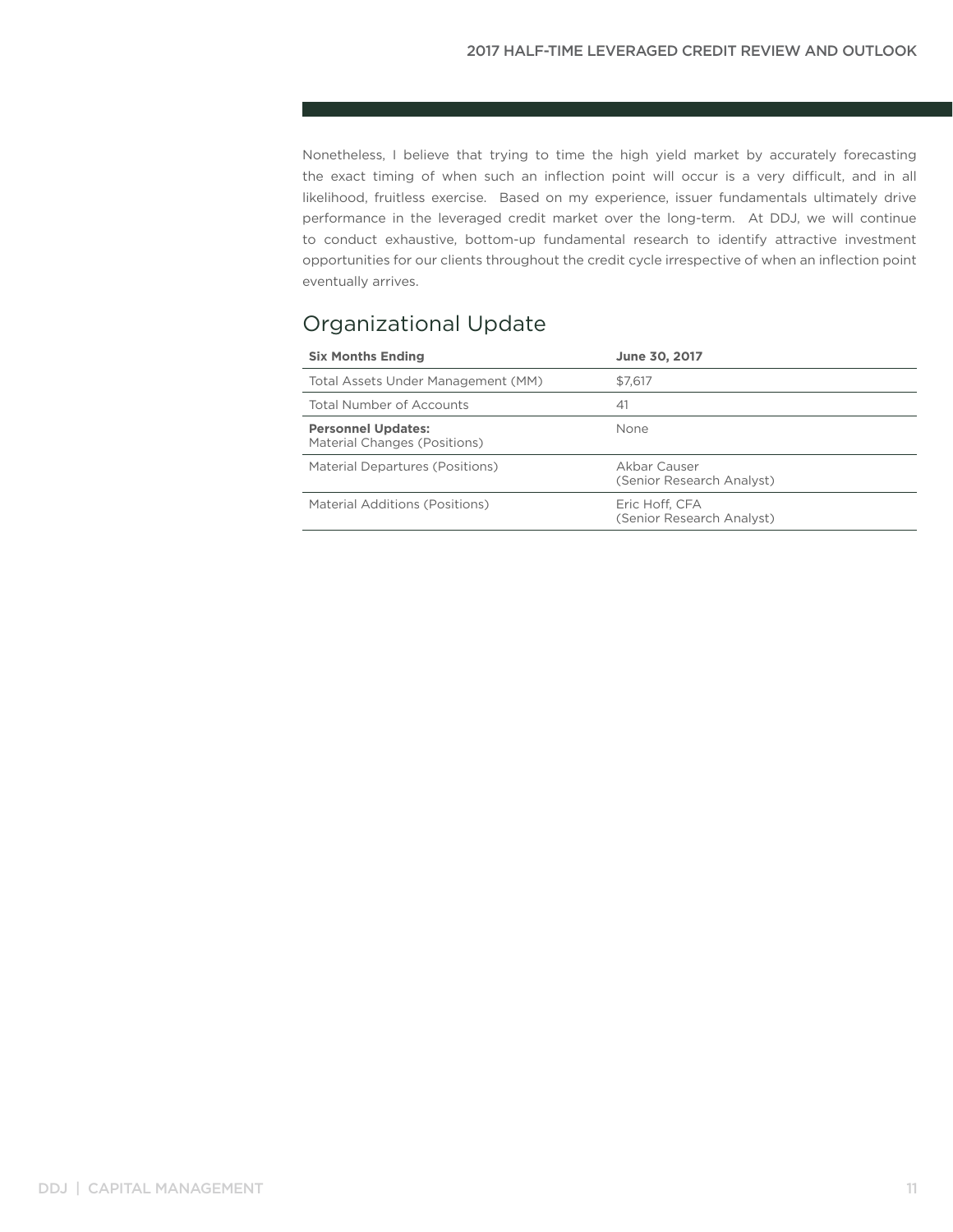## Appendix

*BPS: Stands for basis points. A basis point is one one-hundredth of one percent (0.0001).*

*Brexit: Brexit is an abbreviation for "British exit," which refers to the June 23, 2016, referendum whereby British citizens voted to exit the European Union.*

*Call Protection: is a protective provision of a callable security prohibiting the issuer from calling back the security for a period early in its life.*

*Collateralized Loan Obligation ("CLO"): A CLO is a form of securitization where payments from multiple middle sized and large business loans are pooled together and passed on to different classes of owners in various tranches.* 

*Coupon: The stated interest rate paid on a bond. Coupon payments for high yield bonds are typically made semi-annually.*

*Effective Duration: A duration calculation for bonds with embedded options. Effective duration takes into account that expected cash flows will fluctuate as interest rates change.*

*High Yield Bond: A high yield bond is a debt security issued by a corporate entity where the debt has lower than investment grade ratings. It is a major component – along with leveraged loans – of the leveraged credit market.* 

*Investment Grade: investment grade are those securities rated Baa3/BBB-/BBB- or above by Moody's, S&P, and/or Fitch, respectively.*

*LBO: A leveraged buyout (LBO) is the acquisition of another company using a significant amount of borrowed money to meet the cost of acquisition.*

*Monetary Policy: Monetary policy is the actions of a central bank, currency board or other regulatory committee that determine the size and rate of growth of the money supply, which in turn affects interest rates. Monetary policy is maintained through actions such as modifying the interest rate, buying or selling government bonds, and changing the amount of money banks are required to keep in the vault (bank reserves).* 

*Option Adjusted Spread: A measurement of the spread of a fixed-income security rate and the risk-free rate of return, which is adjusted to take into account an embedded option. Typically, an analyst would use the Treasury securities yield for the risk-free rate. The spread is added to the fixed-income security price to make the risk-free bond price the same as the bond.* 

*Spread: The yield of a bond minus the yield of the government bond that matches the maturity (or appropriate call date) of the bond.*

*Spread Compression: Spread compression is when spreads go down.*

*Yield: The yield is the income return on an investment, such as the interest or dividends received from holding a particular security.*

## **Disclosures**

*Funds distributed by ALPS Distributors, Inc. DDJ Capital Management and ALPS Distributors, Inc. are not affiliated.*

*Information in this document regarding market or economic trends or the factors influencing historical or future performance reflects t he o pinions o f m anagement a s o f t he d ate o f t his document. These statements should not be relied upon for any other purpose.* 

*The BofA Merrill Lynch US High Yield Index tracks the performance of US dollar denominated below investment grade corporate debt publicly issued in the US domestic market. Please note that one cannot invest in the index.* 

*The J.P. Morgan Leveraged Loan Index is designed to mirror the investable universe of USD institutional leveraged loans, including US and international borrowers. Please note that one cannot invest in the index.* 

*Moody's Investors Service and Standard and Poor's Financial Services use a different nomenclature for their ratings system. For example, the Moody's equivalent to a S&P rating of CCC+ is Caal. For information on the rating agencies' methodology go to: https://www.moodys.com or www.standardandpoors.com.* 

*Diversification does not guarantee investment loss.*

*Past performance is no guarantee of future returns.*

*Investing involves risk, including potential loss of principal.*

DDJ000227 8/1/2020